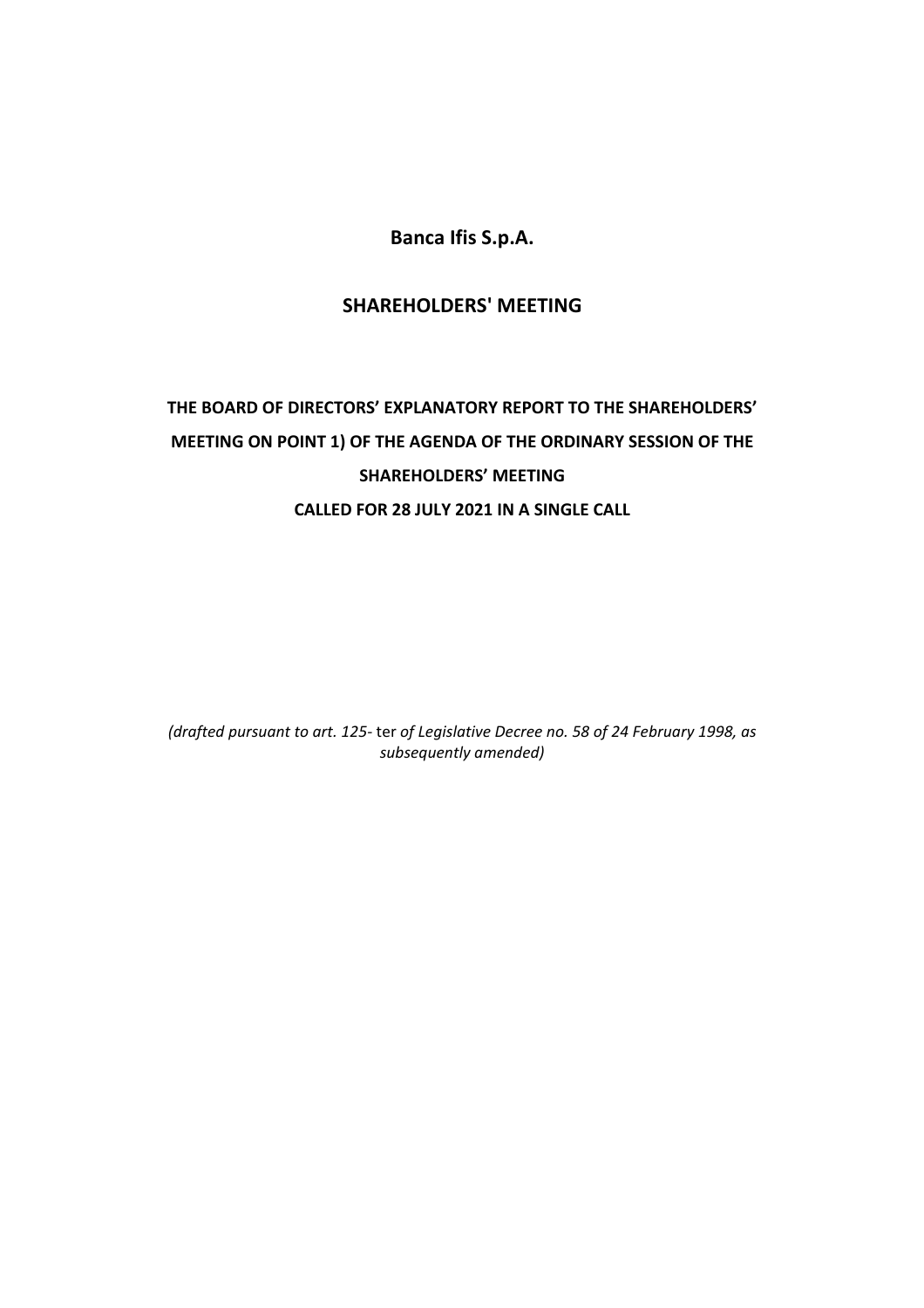### **Point 1) on the Meeting Agenda – Ordinary session**

**Updates to the remuneration policies and therefore also to the Report on the remuneration policies and remuneration paid approved by the Shareholders' meeting of 22 April 2021. Related and ensuing resolutions.** 

#### Dear Shareholders,

this report (the "Report") has been prepared pursuant to art. 125‐ter of Legislative Decree no. 58 of February 24, 1998, as subsequently amended and integrated (the "**TUF**") and art. 84‐ter of the Regulation adopted with CONSOB Resolution no. 11971 of May 14, 1999, as subsequently amended and supplemented (the "**Issuer Regulations**"), in order to outline to the Shareholders' Meeting of Banca Ifis S.p.A. ("**Banca Ifis**" or the "**Bank**") convened in extraordinary and ordinary session on July 28, 2021 in a single call (the "**Shareholders' Meeting**") the proposed resolution referred to in point 1 of the agenda of the ordinary session and concerning the approval of an *addendum* ("**Addendum**") referred to in Section I of Banca Ifis' "Report on the remuneration policy and remuneration paid" - drafted pursuant to art. 123-ter of the TUF and the Bank of Italy Circular no. 285 of 17 December 2013 – Supervisory Provisions for Banks – Title IV, Chapter 2, "*Remuneration and Incentive Policies and Practices*," last updated on 23 October 2018 ‐ as most recently approved by the Annual General Shareholders' Meeting on 22 April 2021 (the "**2021 Remuneration Report**") and attached to the Addendum.

The Addendum is aimed at adjusting the remuneration policies of the Banca Ifis banking group to incentivize the *retention* of the Chief Executive Officer, Frederik Herman Geertman, and any other *top managers* of the Bank through the provision of a *long‐term incentive* plan for the three‐year period 2021‐2023 entirely based on financial instruments, the adoption of which is proposed under item 2 of the ordinary session of the agenda (for information on this incentive plan, please refer to the related explanatory report of the Board of Directors).

In this way it is intended to improve the alignment of interests between the *top management* and all the *stakeholders* of the Ifis Group, encouraging achievement of the Bank's long term objectives (which will be reflected in the strategic plan currently under development), and also promoting *retention*.

2